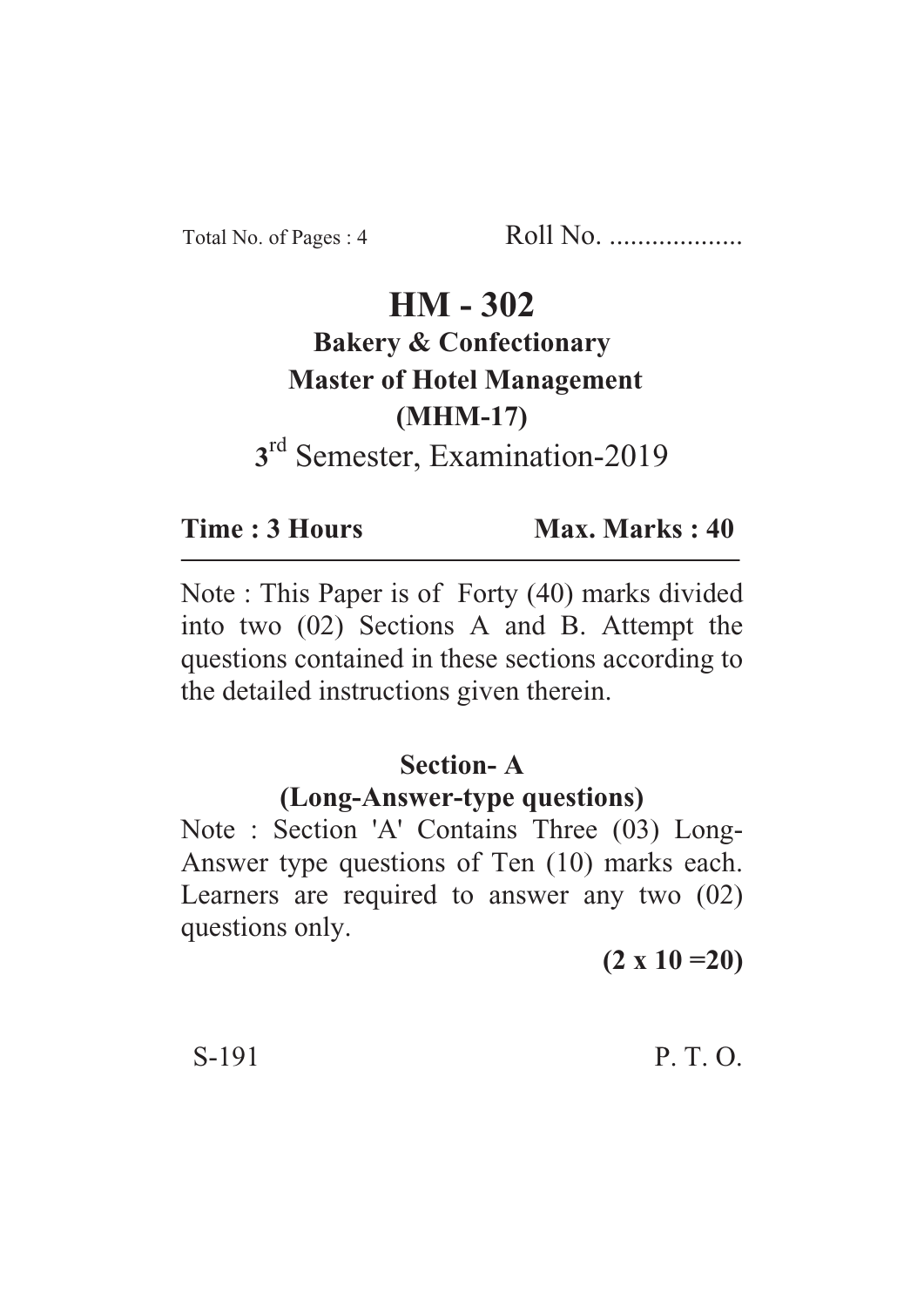- 1. Explain the impact of Salt and Sugar in bread making. Explain the proving stage for bread making process and justify its importance.  $(5+5=10)$
- 2. What are the types of Frozen Desserts? List in detail the equipment used in the production of frozen desserts.

 $(5+5=10)$ 

3. Describe the different methods of cake making. (10)

#### **Section - B**

# **(Short-Answer-Type questions)**

Note : Section 'B' contains six (06) Short- answer type questions of Five (05) marks each. Learners are required to answer any Four (04) questions only.

**(4x5=20)**

S-191